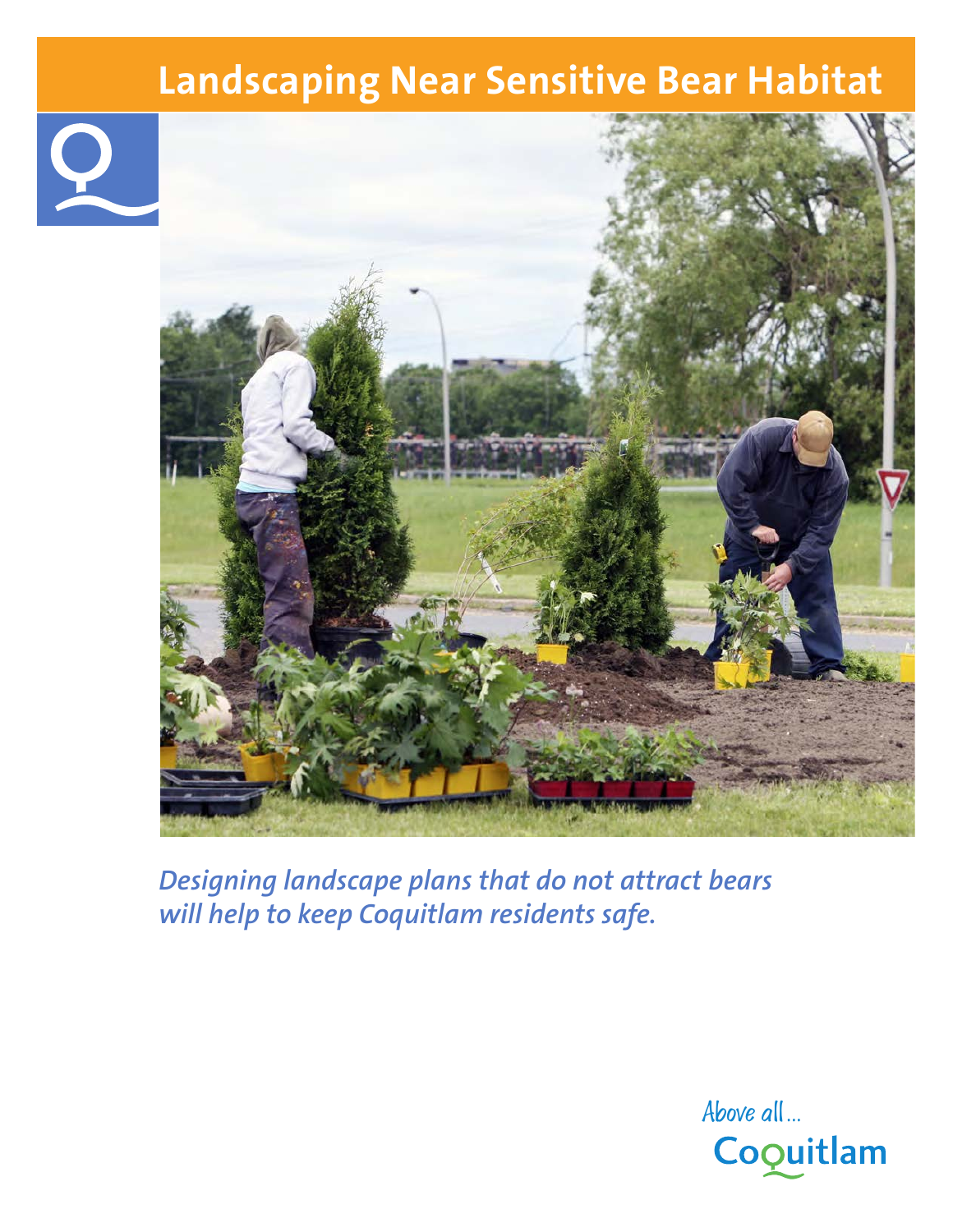### **Landscaping Near Sensitive Bear Habitat**



# **Landscaping Near Bear Habitat**

When landscaping it is best to use native vegetation to increase the ecological value of the region. Native species also help to reduce water use as they are naturally adapted to our climate.

Coquitlam is striving to be a Bear Smart certified community by implementing programs and policies recommended in the Bear Hazard Report completed in 2007. There are some potential changes in the future that may affect landscaping:

- ♦ Adapting the existing landscape review process to support early review of design plans for future developments.
- ♦ Conducting Bear Smart outreach to inform developers about bearsafe requirements, including the importance of bear-proof garbage collection methods and landscaping requirements in newly developed areas to avoid habituating bears.

♦ Coordinating best practices between City staff and the School District by transitioning to using only non-bear attractant plant species in "hot spot" bear activity areas, and providing appropriate fencing to secure gardens and composters from bears.

### **Tips for reducing bear visits to your yard:**

- ♦ Avoid landscaping next to doors , windows or entrances, near children's play areas, by paths, and high-use areas with plants that bears like to eat.
- ♦ Avoid using bone meal or fish fertilizer.
- ♦ Avoid seeding with clover.
- Keep your grass cut and free of dandelions.
- ♦ Harvest vegetable gardens and fruit trees when ripe; do not allow fruit to accumulate on the ground.
- ♦ Prune fruit trees when they are dormant in late January-early and February.

### **Be Bear Aware**

Coquitlam has many natural areas and green spaces along with salmonbearing streams, making it a beautiful place to live. These features also make Coquitlam an ideal place for bears and other wildlife to live. As development expands, bears will continue to traverse neighbourhoods.

A bears' diet is made up of mainly vegetation and they are attracted to a variety of plants found in common landscaping plans. In order to prevent bear/human conflicts, landscaping with recommended plants that do not have fruits, berries or a strong scent is strongly encouraged. Striving to maintain safe separation between bear-use areas and residential areas can reduce bear/human conflict.

The recommended plant list acts as a guide. Please note that this is not exhaustive. Plants that are ranked "very low" or "low" are recommended for landscaping.

To avoid bear/human conflict, do not use the species on the Not Recommended list. Doing so may put you in non-compliance with the City's Solid Waste Management Bylaw.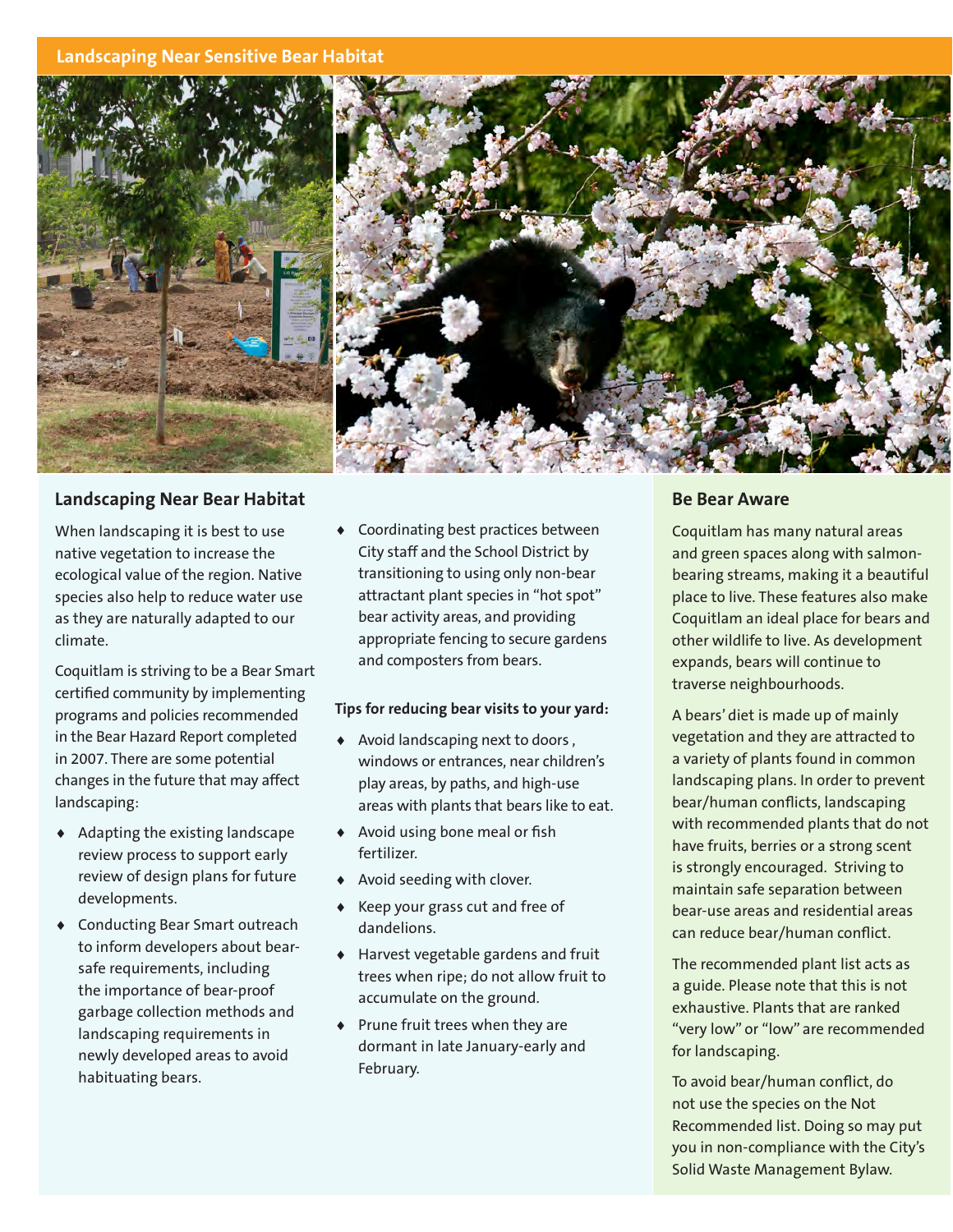



**Japanese Maple**



**Katsura Tree**



**Douglas Maple**



**Vine Maple**



**Sitka Spruce**



# **Recommended**

| <b>Native Species</b>     |                                                              |  |
|---------------------------|--------------------------------------------------------------|--|
|                           | Common Name Botanical Name Attractant Rating                 |  |
| Trees - Deciduous         |                                                              |  |
|                           | Douglas Maple  Acer glabrum Very low                         |  |
|                           |                                                              |  |
|                           |                                                              |  |
|                           |                                                              |  |
|                           |                                                              |  |
| <b>Trees - Conifers</b>   |                                                              |  |
|                           |                                                              |  |
|                           |                                                              |  |
|                           | Western Hemlock Tsuga heterophylla Very low                  |  |
|                           |                                                              |  |
|                           | Western Yew  Taxus brevifolia  Very low                      |  |
|                           |                                                              |  |
|                           | Mock Orange Philadelphus lewisii Very low                    |  |
|                           | Pacific Ninebark  Physocarpus capitatus Very low             |  |
|                           |                                                              |  |
|                           |                                                              |  |
|                           |                                                              |  |
|                           | Baldhip Rose  Rosa gymnocarpaLow                             |  |
| <b>Shrubs - Evergreen</b> |                                                              |  |
|                           | California Rhododendrom Rhododendron macrophylumm Very low   |  |
|                           | Davidson's Penstemon Penstemon davidsonii. Very low          |  |
|                           | False Azalea  Menziesia ferruginea Very low                  |  |
|                           | Pink Mountain Heather. Phyllodoce empetriformis Very low     |  |
|                           |                                                              |  |
|                           | White Flowered Rhododendron Rhododendron albiflorum Very low |  |
|                           | Yellow Mountain Heather  Phyllodoce glanduliflora Very low   |  |
| <b>Ground Cover</b>       |                                                              |  |
|                           |                                                              |  |
|                           | Braken Fern  Pteridum aquilinum Very low                     |  |
|                           |                                                              |  |
|                           | Large Leafed Lupine Lupinus polyphyllus Very low             |  |
|                           | Red Columbine  Aquilegia formosa  Very low                   |  |
|                           |                                                              |  |
|                           |                                                              |  |
|                           |                                                              |  |
| <b>Non Native Species</b> |                                                              |  |
| Common Name               | Botanical NameAttractant Rating                              |  |
| Trees - Deciduous*        |                                                              |  |
|                           |                                                              |  |
|                           |                                                              |  |
|                           | Forest Pansy (redbud)  Cercis canadensis  Very low           |  |
|                           | Himalayan Birch Betula utilis jacquemontii Very low          |  |
|                           |                                                              |  |
|                           | Saucer Magnolia Magnolia soulangeana Very low                |  |
| <b>Shrubs - Deciduous</b> |                                                              |  |
|                           | Buttercup Winterhazel Corylopsis pauciflora Very low         |  |
|                           |                                                              |  |
|                           | Fothergilla  Fothergilla gardenii  Very low                  |  |
|                           | Hardy Fuchsia Fuchsia magellanica. Very low                  |  |
|                           |                                                              |  |
|                           |                                                              |  |
|                           | Mophead Hydrangea. Hydrangea macrophylla Very low            |  |
|                           | Oakleaf Hydrangea  Hydrangea quercifolia Very low            |  |
|                           |                                                              |  |
|                           | Witch Hazel  Hamamelis intermedia  Very low                  |  |
| Shrubs - Evergreen        |                                                              |  |
|                           | Birds Nest Spruce  Picea abies nidiformis  Very low          |  |
|                           | Hinoki False Cypress. Chamaecyparis obtusa Very low          |  |
|                           | Threadleaf Cypress Chamaecyparis pisifera filifera Very low  |  |
| <b>Ground Cover</b>       |                                                              |  |
|                           |                                                              |  |

# **Not Recommended**

| <b>Native Species</b>                                 |  |
|-------------------------------------------------------|--|
| Common NameLatin NameAttractant Rating                |  |
| <b>Trees - Deciduous</b>                              |  |
| Sitka Mountain-ash  Sorbus sitchensis  Very High      |  |
| Red Elderberry. Sambucus racemosa High                |  |
|                                                       |  |
| <b>Shrubs - Deciduous</b>                             |  |
| Alaskan Blueberry. Vaccinium alaskaense Very High     |  |
| Oval-leaf Blueberry. Vaccinium ovalifolium. Very High |  |
| Red Huckleberry  Vaccinium parvifolium  Very High     |  |
| Wild Rose  Rosa pisocarpa High                        |  |
| Black Chokeberry  Aronia melanocarpa  High            |  |
| Devil's Club.  Oplopanex horridus.  High              |  |
|                                                       |  |
| Salmonberry Rubus spectabillis High                   |  |
| Saskatoon/Service berry  Amelanchier alnifolia  High  |  |
| Soapberry/Soopolallie Shepherdia canadensis  High     |  |
| Stink Currant Ribes bracteosum Medium                 |  |
| ThimbleberryRubus parviflorus Medium                  |  |
| <b>Shrubs - Evergreen</b>                             |  |
|                                                       |  |
|                                                       |  |
|                                                       |  |
| Dull Oregon-grape species Mahonia nervosa  Low        |  |
| Kinnickinnick  Arctostaphylos uva-ursi  Medium        |  |
|                                                       |  |
| <b>Ground Cover</b>                                   |  |
| Horsetail Equisetum arvenseHigh-Medium                |  |
|                                                       |  |
|                                                       |  |
| <b>Non Native Species</b>                             |  |
| Common NameLatin NameAttractant Rating                |  |
| <b>Trees - Deciduous</b>                              |  |
|                                                       |  |
| Cherry and Plum Species  Prunus species Very High     |  |
|                                                       |  |
| Japanese Barberry  Berberis thunbergii DC Very High   |  |
| Pear Species  Pyrus species  Very High                |  |
| <b>Shrubs - Deciduous</b>                             |  |
| Blueberry  Vaccinium cyanacoccus Very High            |  |
|                                                       |  |
| Burkwood ViburnumViburnum burkwoodii High             |  |
| Holly Grape  Mahonia x media  High                    |  |
| Medilland Rose Rosa medilland  High                   |  |
|                                                       |  |
|                                                       |  |
| <b>Shrubs - Evergreen</b>                             |  |
|                                                       |  |
|                                                       |  |
| <b>Ground Cover</b>                                   |  |
|                                                       |  |

**Red Elderberry**

**Salmonberry**



**Nootka Rose Hedera Helix Ivy** 

**Saucer Magnolia**